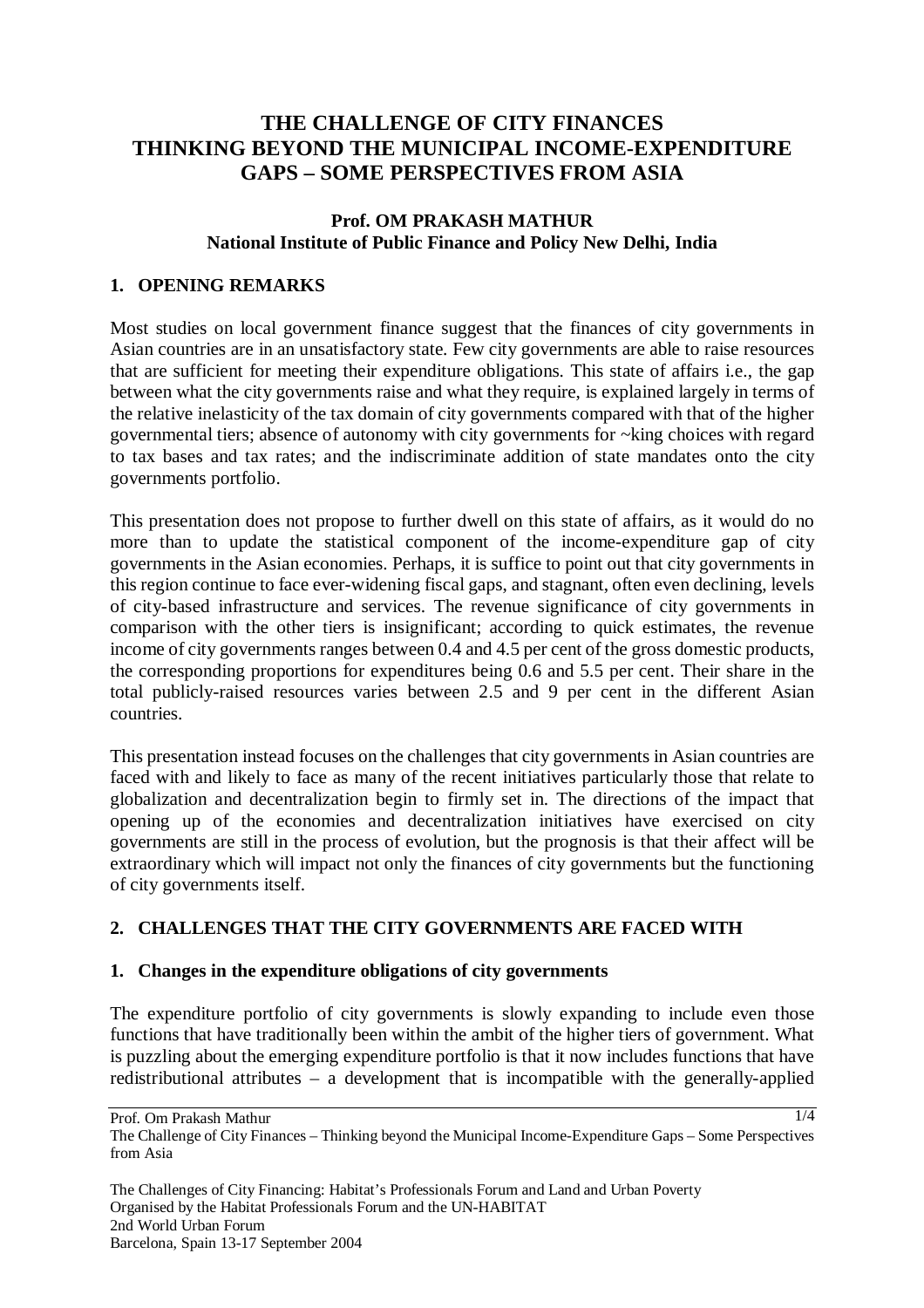principles that govern the allocation of public functions between the different governmental tiers. The implications of this development for financing redistributional programmes and their possible inter-jurisdictional impacts are still to be understood.

# **2. Joint occupancy of expenditure responsibilities by several governmental tiers**

An important feature of decentralization initiatives in many Asian countries is that there is far less clarity with regard to the division of functional responsibilities between the different levels of government. New trends suggest that several tiers of government have concurrent responsibility for the same function. These trends have opened up a debate on who, i.e., which level of government will finance such responsibilities, who will implement them, and who will be held accountable in case of non-performance.

## **3. Reform and restructuring of city-level taxes, in particular proper y taxes, and aligning of user charges with costs incurred on service provision**

Few Asian countries have made changes in the revenue portfolio and revenue-raising powers of city governments. The common explanation is that. "other taxes" have inter- jurisdictional implications, and are, therefore, inappropriate for city governments. Instead, city governments in many Asian countries are focusing attention on internal reforms of city-level taxes, e.g., using better methods for assessing market values of properties, and putting in practice improved cadastral records and the like. Similarly, there is a wider acceptance of the principle of cost recovery in the fixation of user charges, and improved methods of subsidy targeting for services such as water supply.

# **4. Rationalization of the inter-governmental transfer system**

Inter-governmental transfer system is undergoing a dramatic transformation, essentially in response to the situation created by the decentralization initiatives. The "negotiation" for grants which has sustained city governments in a major way, is gradually being replaced by a system that is characterized by formula or criteria-driven grants and transfer system. The new system recognizes the principle of entitlement - that city governments have an entitlement to a share of the revenues raised by the higher tiers of government. Decentralization unaccompanied by any change in the fiscal portfolio of city governments has meant, in many Asian countries, larger transfers to city governments, defeating, in a sense, the spirit underlying such initiatives.

#### **5. Little progress in matters relating to autonomy of city governments in chosing tax bases and firing tax rates**

The Asian countries have made little progress in matters of granting autonomy to city governments. They continue to exercise control on their tax bases and tax rates, defying Richard Bird's concept of a truly local tax. "A local tax is one which is (i) assessed by local governments, (ii) applied at rates decided by local governments, (iii) collected by local governments, or simply one (iv) whose proceeds accrue to local governments.

Prof. Om Prakash Mathur

The Challenge of City Finances – Thinking beyond the Municipal Income-Expenditure Gaps – Some Perspectives from Asia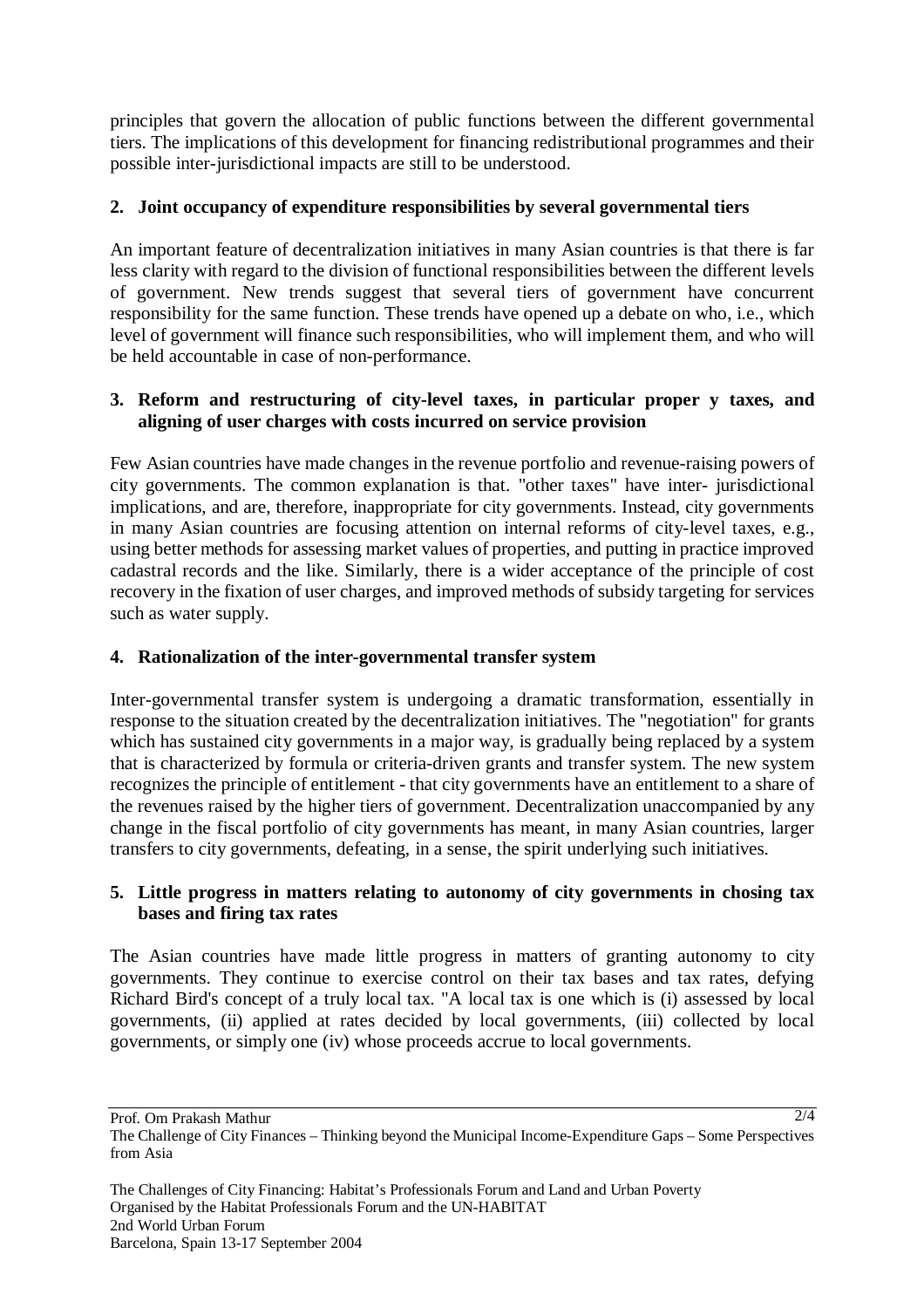#### **6. City governments access to capital markets**

A major development across Asia has been the expansion of capital markets and their access by city governments. Although still used sparingly – Republic of Korea, India, and the Philippines being a few examples where it has come into use – access to capital markets has helped firstly, to shed inhibitions with regard to the use of capital market funds for city infrastructure; and secondly, to recognize that city infrastructure financing is an inter- generational issue. Capital market access in Asian countries is accompanied by other linked initiatives such as laying down a minimum debt coverage ratio and making institutional arrangements for guaranteeing safety of investments.

## **3. CLOSING REMARKS**

These developments combined with the participation of the private sector in city infrastructure development, financing and management have led to a number of questions: (i) is the monopoly of city governments for service provision breaking down, (ii) is the distinction between local public goods and private goods as sharp as the earlier literature suggests, and (iii) do the recent developments suggest that the theories of fiscal federalism need to be revisited.

Asian region is large, varied and complex, and offers an extraordinarily interesting laboratory for examining the challenges of city finances. It is moderately urbanized (40.2%, 2005), and urbanizing at moderate rates (average annual rate of 2.68%, 2000-2005). At the same time, it is overwhelmingly large in terms of size, having absorbed 67% of the net increase in global urban population during 1990-2000. The governance structures that the Asian countries (some of them) have put in place are out of the ordinary, and represent an interesting mix of unitary and federal systems. Evidently, the challenges that city governments in Asian countries face are also out of the ordinary. A paper under preparation is expected to capture them.

3/4